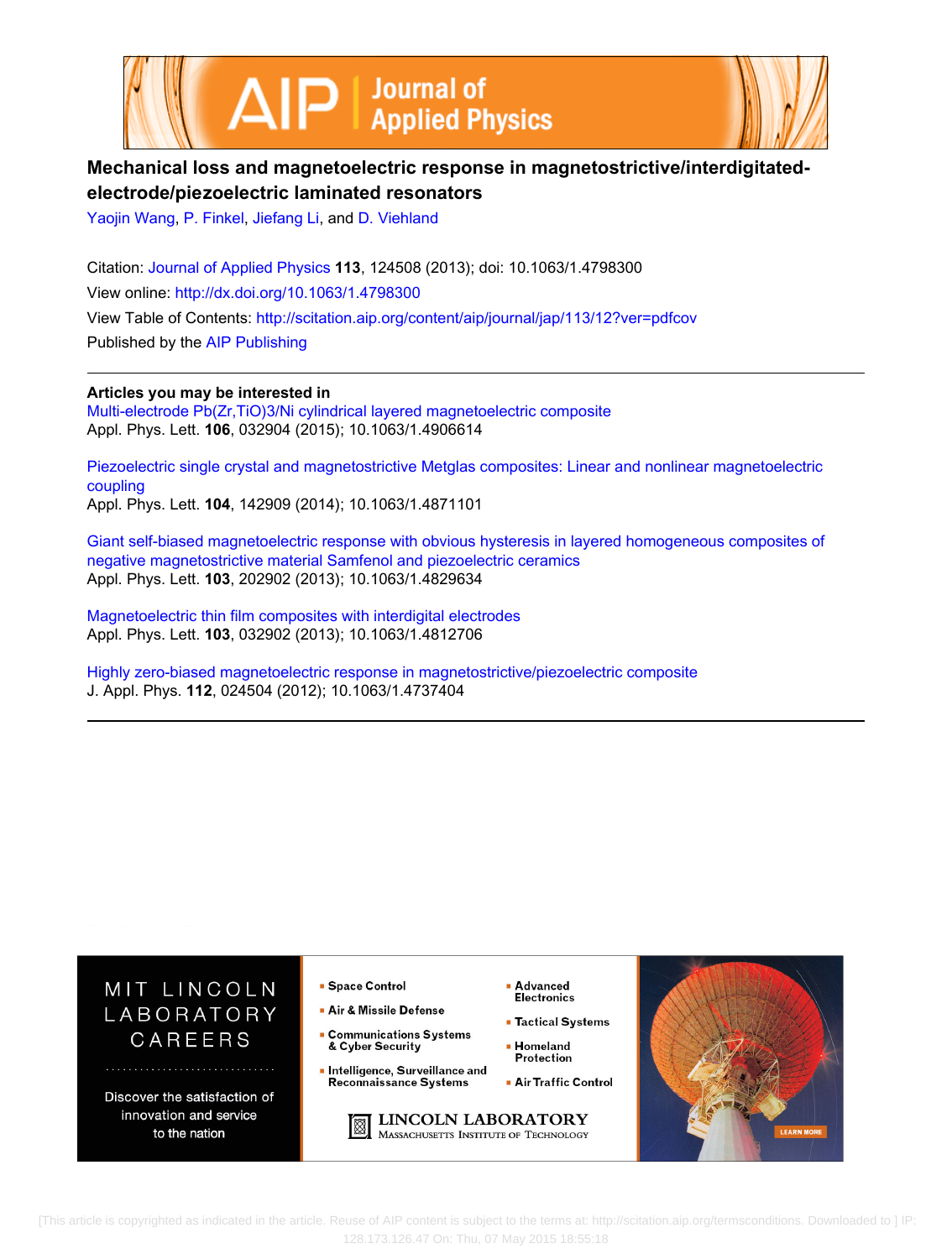

## [Mechanical loss and magnetoelectric response](http://dx.doi.org/10.1063/1.4798300) [in magnetostrictive/interdigitated-electrode/piezoelectric](http://dx.doi.org/10.1063/1.4798300) [laminated resonators](http://dx.doi.org/10.1063/1.4798300)

Yaojin Wang (汪尧进),<sup>1,a)</sup> P. Finkel,<sup>2</sup> Jiefang Li,<sup>1</sup> and D. Viehland<sup>1</sup> <sup>1</sup>Materials Science and Engineering, Virginia Tech, Blacksburg, Virginia 24061, USA 2 Naval Undersea Warfare Center, Newport, Rhode Island 02841, USA

(Received 8 March 2013; accepted 12 March 2013; published online 28 March 2013)

The mechanical quality factor and the resonant magnetoelectric (ME) response of multi-push-pull mode Metglas/interdigitated (ID)-electrode/Pb( $Zr, Ti)O<sub>3</sub>$  (PZT) ME resonators have been studied as a function of ID-electrode geometry for both sandwich and bimorph configurations. The results show that the mechanical quality factor of the PZT core composite and the effective mechanical quality factor of the ME resonator are increased with increasing ID-electrode spacing. The sandwich resonator was found to exhibit a higher effective mechanical quality factor than the bimorph one. © 2013 American Institute of Physics. [[http://dx.doi.org/10.1063/1.4798300\]](http://dx.doi.org/10.1063/1.4798300)

The magnetoelectric (ME) effect, which is a crosscorrelation between electric and magnetic orders, is an im-portant subject in contemporary condensed-matter science.<sup>[1](#page-3-0)</sup> Although the ME effect itself has a long history, $\frac{2}{3}$  the recent discovery of large ME effects in multiferroic composites by combining magnetostrictive and piezoelectric layer together, where the magnetic and electric properties are mediated via strain across an interface, $2$  accelerated their advancement in magnetic sensors and other applications. $2-4$  $2-4$  $2-4$  In particular, laminated composites of magnetostrictive Metglas alloys, piezoelectric  $0.7Pb(Mg_{1/3}Nb_{2/3})O_3-0.3PbTiO_3$  (PMN-PT) single crystals or  $Pb(Zr,Ti)O<sub>3</sub>$  (PZT) ceramics, and interdigitated (ID)-electrodes operated in a multi-push-pull mode have the highest ME coefficients of  $\alpha_E = 52$  V/cm Oe and the lowest equivalent magnetic noise floor of 5.1 pT/ $\sqrt{Hz}$  at frequency  $f = 1$  Hz. However, the quest for ME materials exhibiting even higher magnetic field sensitivities remains a significant challenge.

It has been theoretically and experimentally established that a modulation-demodulation technique can be employed to enhance the magnetic field sensitivity at arbitrary frequencies by utilizing an electromechanical resonance (EMR) gain.<sup>[5,6](#page-3-0)</sup> The enhancement in the magnetic field sensitivity is significantly influenced by the sharpness of the resonance peaks that are determined by the mechanical quality  $(Q)$  or loss  $(Q^{-1})$  factors. The Q of ME laminates is determined by the composite components, $\frac{7}{1}$  the polarization distribution of the piezoelectric core, $\delta$  and the boundary conditions. Thus, with regards to modulation technique applications, it is important to characterize the effective mechanical quality factor  $Q_{\text{eff}}$  of the multi-push-pull mode laminates and the dependence of the polarization distribution that results from the geometry of the ID-electrodes.

Here, the  $Q_{\text{eff}}$  for multi-push-pull mode laminate composites was systematically investigated for structures having various ID-electrode spacings. The results show that resonators with a sandwich configuration have a higher  $Q_{\text{eff}}$  than a bimorph one using identical geometries. The value of  $Q_{\text{eff}}$ increased with increasing ID-electrode spacing, demonstrating that wide spaced resonators with a sandwich structure are better for applications in a modulation-demodulation technique.

A schematic is shown in Figure  $1(a)$  of the core composite in a multi-push-pull modality. It consisted of IDelectrodes with a center-to-center spacing of s that was attached to the top and bottom sides of a  $40 \times 10 \times 1$  mm<sup>3</sup> PZT plate (5A1, Smart materials) using epoxy resin. Figure [1\(b\)](#page-2-0) presents a photo of core composites for  $s = 1$  mm, 1.5 mm, and 1.8 mm. The as-prepared core composites were polarized in a silicon oil bath under an electric field of 1.6 kV/mm at room temperature. The capacitance  $C_0$  of the core composites was then measured at  $f = 1$  kHz using an impedance analyzer (Agilent 4294), as summarized in Table [I](#page-2-0). In order to determine the mechanical quality factor of the core composites  $(Q<sub>core</sub>)$ , impedance spectra of the core composites were measured using an impedance analyzer. Three Metglas layers, each of dimensions  $80 \times 10 \times 0.025$  mm<sup>3</sup>, were then stacked one on top of each other, and a pair of such three-layer Metglas foils was symmetrically bonded to the top and bottom sides of the ID electrode/PZT core composites with epoxy resin (West system 206, USA) using a vacuum bag pressure method. $3$  After the properties of the sandwich configuration were characterized, one-of the three-layer Metglas sides was removed to form a bimorph configuration.

Figure [1\(c\)](#page-2-0) shows impedance spectra for three core composites with spacing of  $s = 1, 1.5,$  and 1.8 mm over the frequency range of  $1 < f < 100$  kHz. Two longitudinalextensional resonances (e.g., 1st and 2nd order) can be seen over this frequency range. The resonance  $f_r$  and the antiresonance  $f_a$  frequencies of the core composites are summarized within this figure. The mechanical quality factor  $Q$  of a piezoelectric vibrator can be expressed as  $10$ 

 $Q = \frac{f_a^2}{2\pi f_r |Z_m| C_0 (f_a^2 - f_r^2)}$ 

a)Electronic mail: [yaojin@vt.edu](mailto:yaojin@vt.edu)

0021-8979/2013/113(12)/124508/3/\$30.00 113, 124508-1 © 2013 American Institute of Physics

; (1)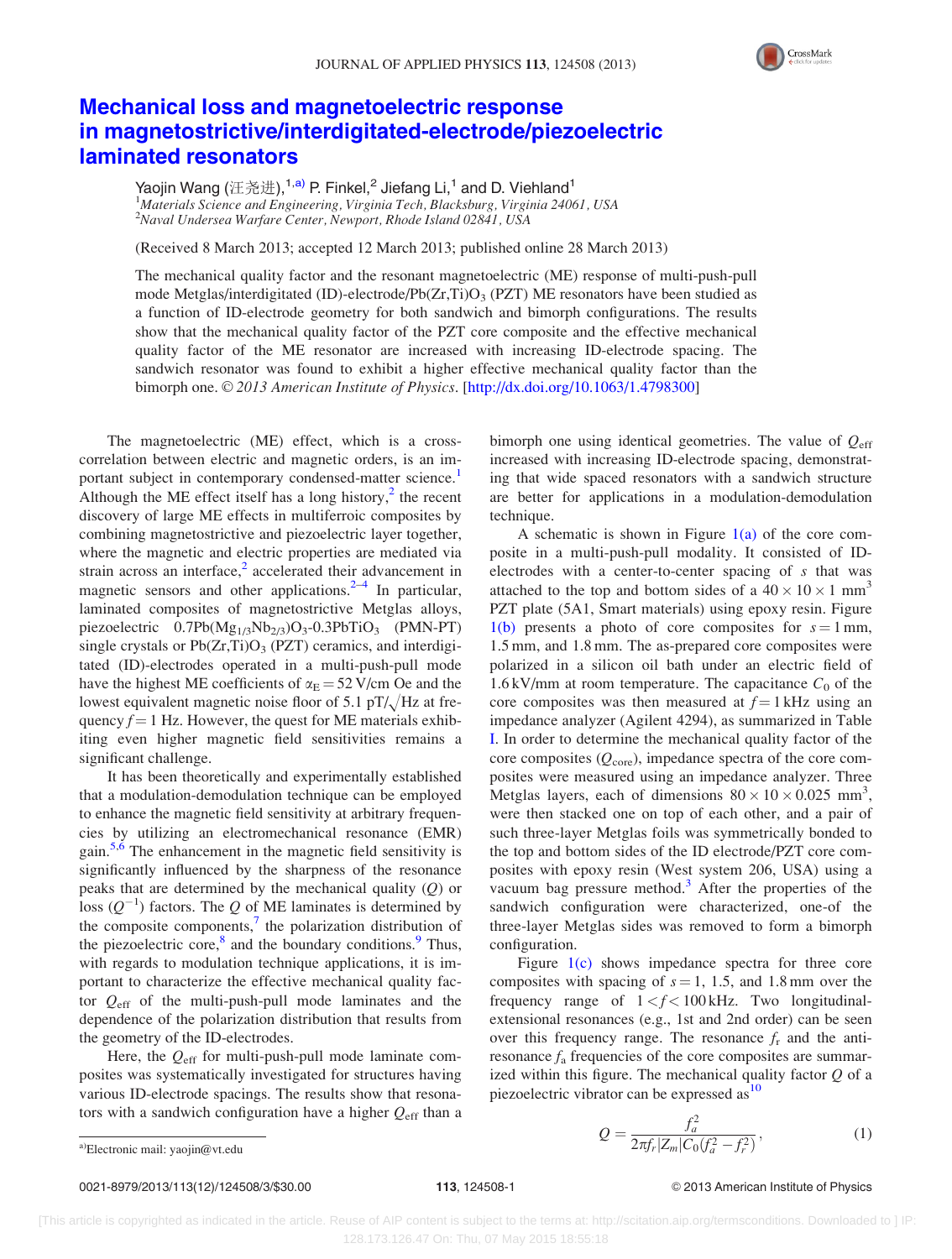<span id="page-2-0"></span>

FIG. 1. (a) Illustration of the numerous alternating push-pull mode units, each with length of s. (b) Photographs of the ID-electrode/PZT core composite for ID-electrode spacing of  $s = 1$  mm, 1.5 mm, and 1.8 mm. (c) Impedance spectra for the three core composites over the frequency range of 1 kHz  $< f < 100$  kHz.

where  $C_0$  and  $Z_m$  denote the quasi-static capacitance and the minimum resonance impedance of a piezoelectric resonator, respectively. Using appropriate parameters for the core composites, the mechanical quality factor  $Q_{\text{core}}$  for the three core composites can be determined as 29, 32, 37. The enhancement in  $Q_{\text{Core}}$  with increasing s is due to the increased uniformity of the polarization distribution and a decreased size of a "dead-zone" region.<sup>[8](#page-3-0)</sup>

The ME voltage coefficient  $\alpha_V$  for the sandwich (Fig.  $2(a)$ ) and bimorph (Fig. 2(b)) configurations was measured as a function of dc magnetic bias  $H_{dc}$  in response to an ac magnetic field of  $H_{ac} = 0.1$  Oe at a drive frequency of  $f = 1$  kHz using an in-house automated system. For both configurations with various values of s, the functional form of the variation of  $\alpha_V$  with  $H_{dc}$  was similar to that previously reported for magnetostrictive and piezoelectric laminates. $11-13$  For the sandwich structure, the maximum value of  $\alpha_V$  near linearly increased with increase of s, resulting in the ME field coefficient  $\alpha_E$  (i.e.,  $\alpha_E = \alpha_V/s$ ) being a constant in agreement with previous predictions. $14$  For the bimorph structure, the

TABLE I. Resonance properties of the composites and corresponding sandwich and bimorph resonators.

|              | PZT core composite |                   |                   | Metglas/PZT resonator |                 |
|--------------|--------------------|-------------------|-------------------|-----------------------|-----------------|
|              | $C_0$ (pF)         | $ Z_{m} (\Omega)$ | $Q_{\text{Core}}$ | $Q_{\rm eff,1}$       | $Q_{\rm eff,2}$ |
| $s = 1$ mm   | 776                | 3730              | 29.03             | 42.4                  | 39.4            |
| $s = 1.5$ mm | 478                | 3721              | 32.11             | 45.3                  | 44.75           |
| $s = 1.8$ mm | 397                | 3905              | 36.98             | 56.3                  | 53.6            |



FIG. 2. ME coefficient at 1 kHz for sensors having various spacings as a function of DC magnetic field for (a) sandwich and (b) bimorph configurations.

maximum value of  $\alpha_V$  increased nonlinearly with increase of s. This resulted in a decrease of  $\alpha_E$  with increase of s, which is due to the bending mode value of  $\alpha_E$  being dependent not only on  $H_{\text{dc}}$  but also on  $f^{15}$  $f^{15}$  $f^{15}$ . In Figure 2, it can be seen that the optimal value of  $H_{dc}$  for the bimorph configuration was notably smaller than that for the sandwich one: this is due to a higher magnetic flux concentration for the three-layer Metglas bimorph configuration than for the six-layer Metglas sandwich one.<sup>[16](#page-3-0)</sup> In each case, the maximum  $\alpha_V$  was located near the same optimal  $H_{dc}$  for the various values of s, indicating that ID-electrode spacing induced mechanical variations are insufficient to change the required magnetic field for the maximum piezomagnetic coefficient of the Metglas layers.<sup>3</sup>

Figures  $3(a)$  and  $3(b)$  show typical frequency dependencies of  $\alpha_V$  for the sandwich and bimorph configuration resonators under the optimal  $H_{dc}$ , respectively. For the sandwich configuration, no significant dispersion of  $\alpha_V$  was observed, apart from the variations associated with the longitudinalextensional resonance. However, for the bimorph configuration, in addition to the longitudinal-extensional resonance, several bending-extensional resonances were observed. The right insets in these figures present enlarged views for the longitudinal-extensional resonances for the respective configurations. It is obvious that the resonance value of  $\alpha_V$  was enhanced by more than an order of magnitude relative to the nonresonance one for both configurations and for each IDelectrode spacing.

Based on the principle presented in the left inset of Figure  $3(a)$ , the effective mechanical quality factor for